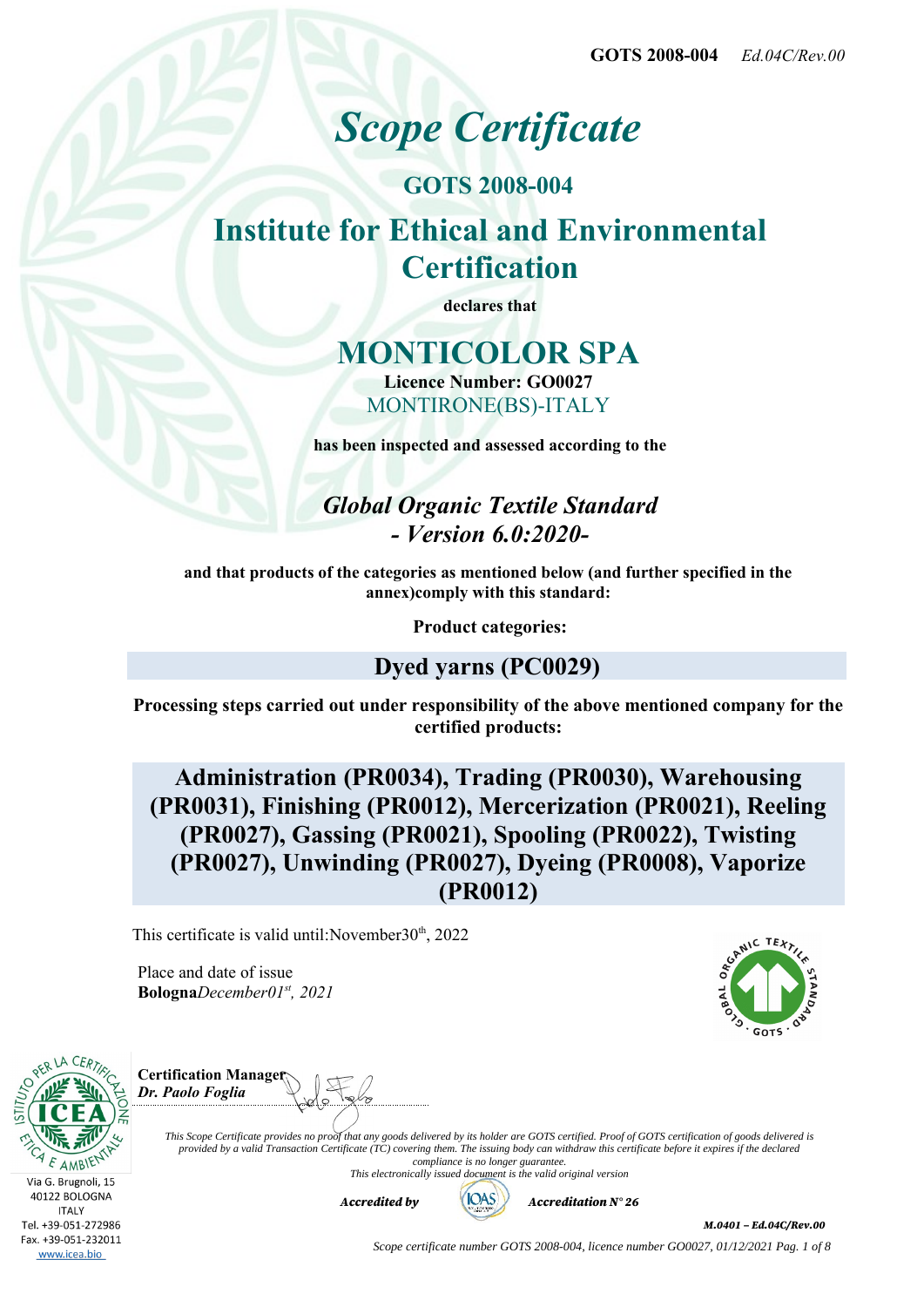

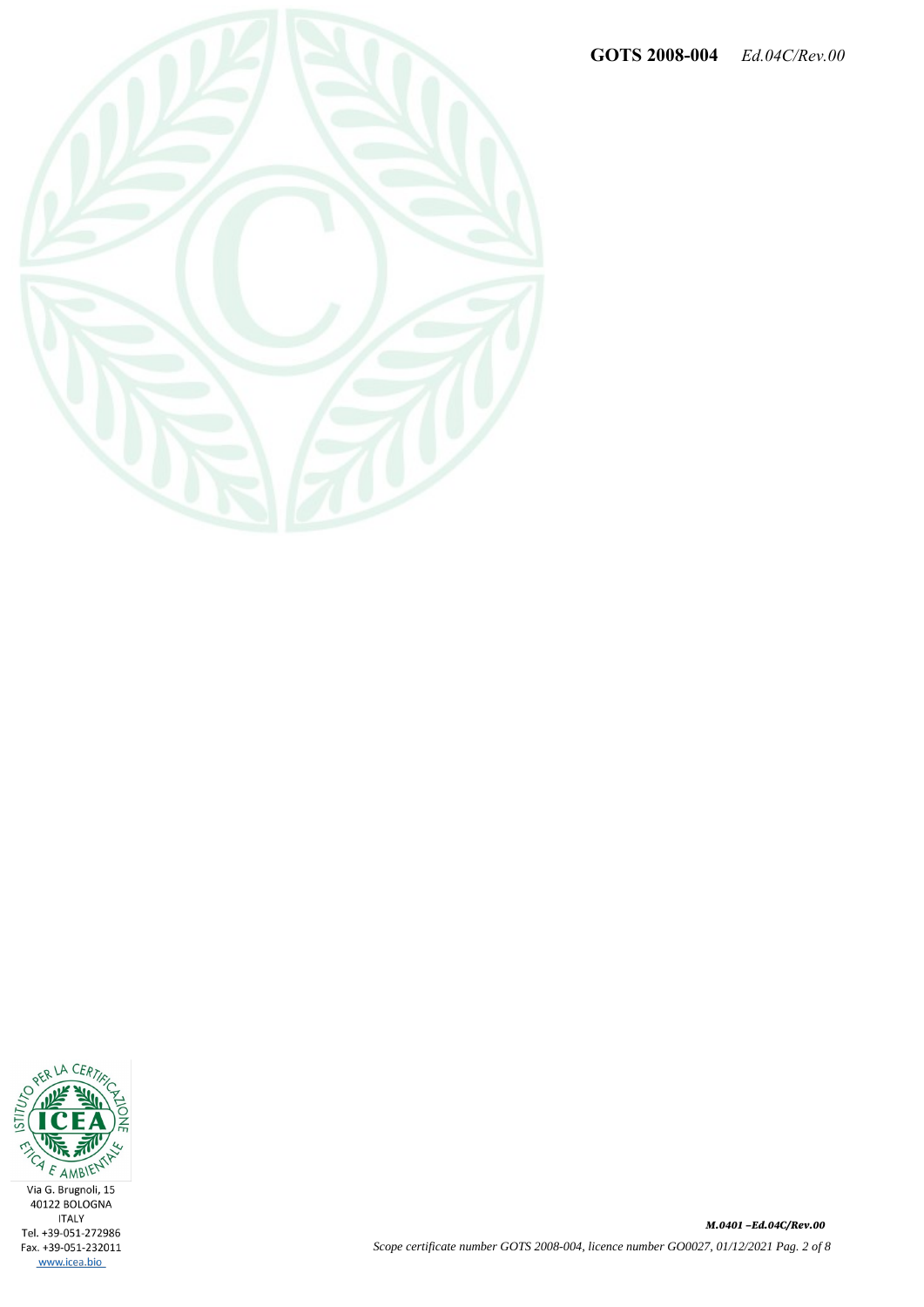### *Certified entity:* **MONTICOLOR SPA**

*Global Organic Textile Standard*

**Annex to certificate no.: GOTS 2008-004** In specific the certificate covers the following products:

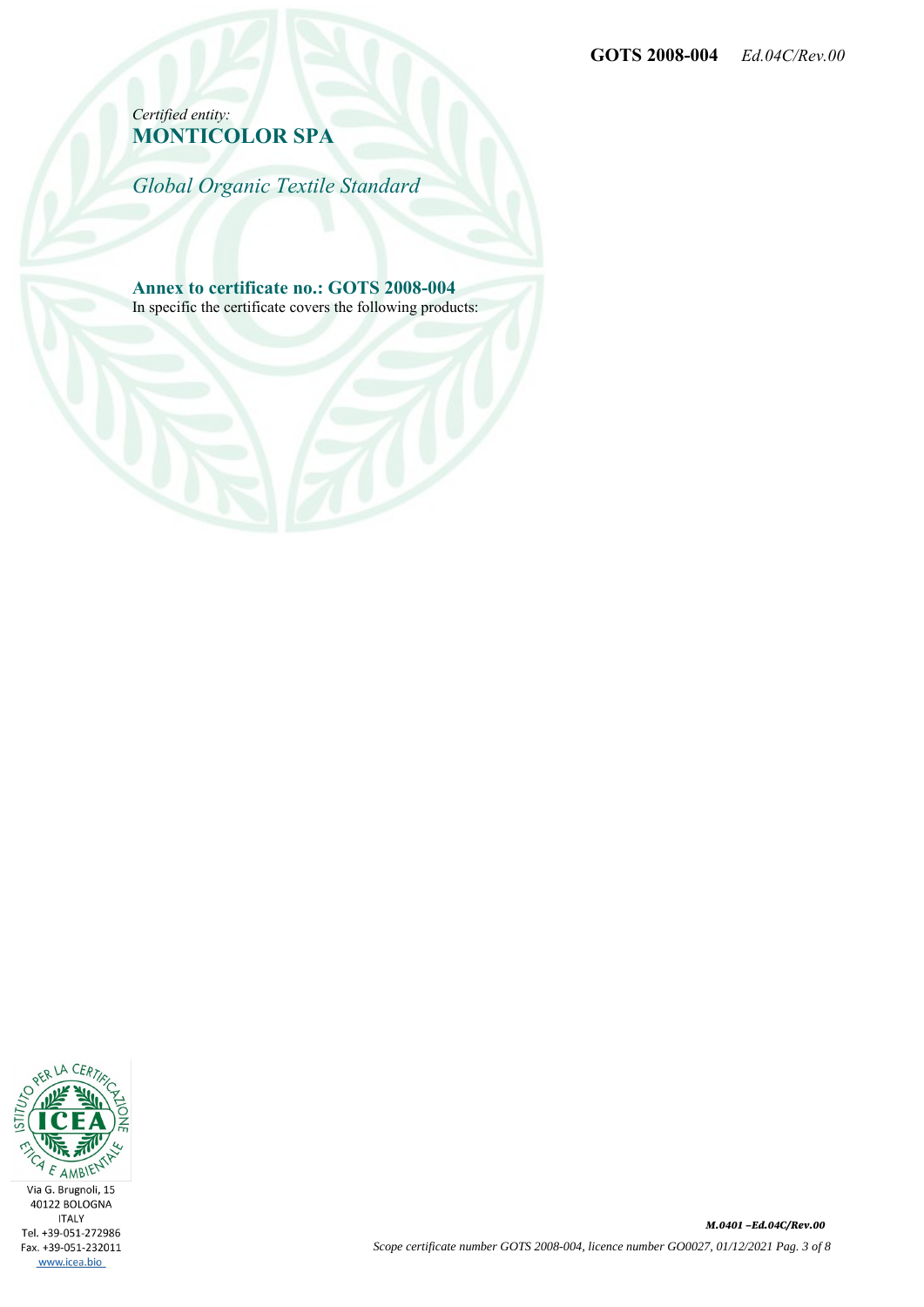|                     |                                                                                                                                        | GOTS 2008-004<br>$Ed.04C$ /Rev.0       |                     |                               |
|---------------------|----------------------------------------------------------------------------------------------------------------------------------------|----------------------------------------|---------------------|-------------------------------|
| <b>Products</b>     |                                                                                                                                        | <b>Material Composition</b>            |                     | Label grade                   |
| Category            | Product details                                                                                                                        | Fibre                                  | $\%$                |                               |
| Dyed yarns (PC0029) | Super combed yarns (Super<br>combed yarns PD0068) [Filati<br>greggi e tinti in cotone<br>biologico]                                    | Cotton (RM0104)*                       | 100                 | Organic                       |
| Dyed yarns (PC0029) | Super combed yarns (Super<br>combed yarns PD0068) [Filati<br>greggi e tinti in cotone<br>biologico gasato mercerizzato                 | Cotton (RM0104)*                       | 100                 | Organic                       |
| Dyed yarns (PC0029) | Core-spun yarns (Core-spun<br>yarns PD0071) [Filati elastici<br>"core spun" greggi e tinti in<br>cotone biologico ]                    | Cotton (RM0104)*<br>Elastane (RM0160)  | 90<br>10            | Made with organic<br>material |
| Dyed yarns (PC0029) | Super combed yarns (Super<br>combed yarns PD0068) [Filati<br>greggi e tinti in mischia<br>cotone biologico e cashmere ]                | Cashmere (RM0020)<br>Cotton (RM0104)*  | 30<br>70            | Made with organic<br>material |
| Dyed yarns (PC0029) | Super combed yarns (Super<br>combed yarns PD0068) [Filati<br>greggi e tinti in mischia<br>cotone biologico e lana ]                    | Cotton (RM0104)*<br>Wool (RM0077)      | 70<br>30            | Made with organic<br>material |
| Dyed yarns (PC0029) | Super combed yarns (Super<br>combed yarns PD0068) [Filati<br>greggi e tinti in mischia<br>cotone biologico e seta]                     | Cotton (RM0104)*<br>Silk (RM0065)      | 70<br>30            | Made with organic<br>material |
| Dyed yarns (PC0029) | Super combed yarns (Super<br>combed yarns PD0068) [Filati<br>greggi e tinti in mischia<br>cotone biologico e poliestere<br>riciclato ] | Cotton (RM0104)*<br>Polyester (RM0186) | 70<br>30            | Made with organic<br>material |
| Dyed yarns (PC0029) | Super combed yarns (Super<br>combed yarns PD0068) [Filati<br>greggi e tinti in mischia<br>cotone biologico e poliestere<br>riciclato]  | Cotton (RM0104)*<br>Polyester (RM0186) | 80<br>20            | Made with organic<br>material |
| Dyed yarns (PC0029) | Super combed yarns (Super<br>combed yarns PD0068) [Filati<br>greggi e tinti in mischia<br>cotone biologico e cashmere ]                | Cashmere (RM0020)<br>Cotton (RM0104)*  | 10<br>90            | Made with organic<br>material |
| Dyed yarns (PC0029) | Super combed yarns (Super<br>combed yarns PD0068) [Filati<br>greggi e tinti in mischia<br>cotone biologico e cashmere]                 | Cashmere (RM0020)<br>Cotton (RM0104)*  | 5<br>95             | Organic                       |
| Dyed yarns (PC0029) | Super combed yarns (Super<br>combed yarns PD0068) [Filati<br>greggi e tinti in mischia<br>cotone biologico e lana]                     | Cotton (RM0104)*<br>Wool (RM0077)      | 80<br>$2\mathit{0}$ | Made with organic<br>material |
| Dyed yarns (PC0029) | Super combed yarns (Super<br>combed yarns PD0068) [Filati<br>greggi e tinti in mischia<br>cotone biologico e lana]                     | Cotton (RM0104)*<br>Wool (RM0077)      | 85<br>15            | Made with organic<br>material |
| Dyed yarns (PC0029) | Carded yarns (Carded yarns<br>PD0067) [Filati greggi e tinti<br>in mischia cotone biologico]                                           | Cotton (RM0104)*                       | 100                 | Organic                       |
| Dyed yarns (PC0029) | Core-spun yarns (Core-spun<br>yarns PD0071) [Filati greggi<br>e tinti in mischia cotone<br>biologico e elastan]                        | Cotton (RM0104)*<br>Elastane (RM0160)  | 95<br>5             | Organic                       |



 *\* from organic agricolture*

Via G. Brugnoli, 15 40122 BOLOGNA **ITALY** Tel. +39-051-272986 Fax. +39-051-232011 www.icea.bio





*Scope certificate number GOTS 2008-004, licence number GO0027, 01/12/2021 Pag. 4 of 8*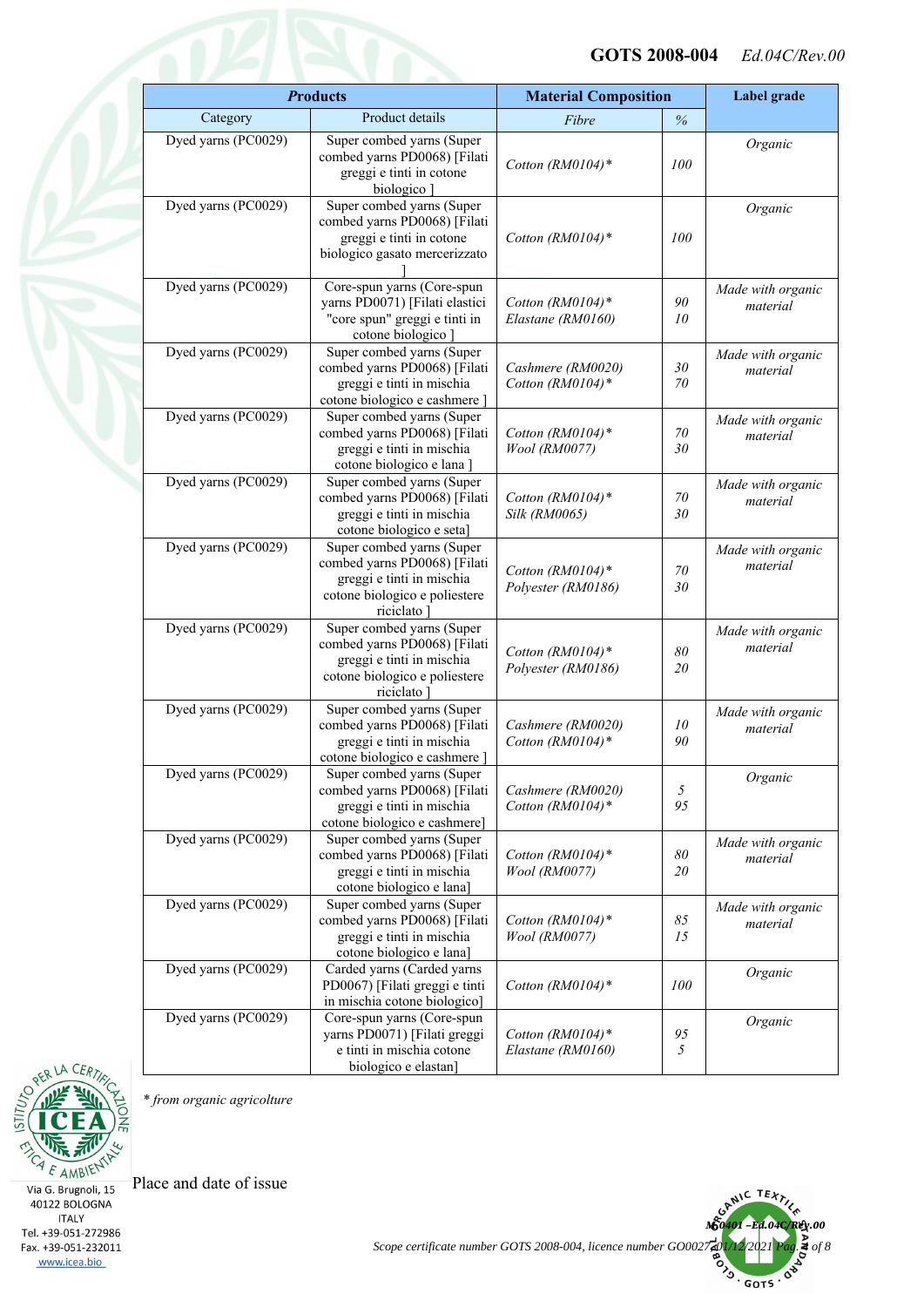**Bologna***December01st, 2021*

**Certification Manager** *Dr. Paolo Foglia*